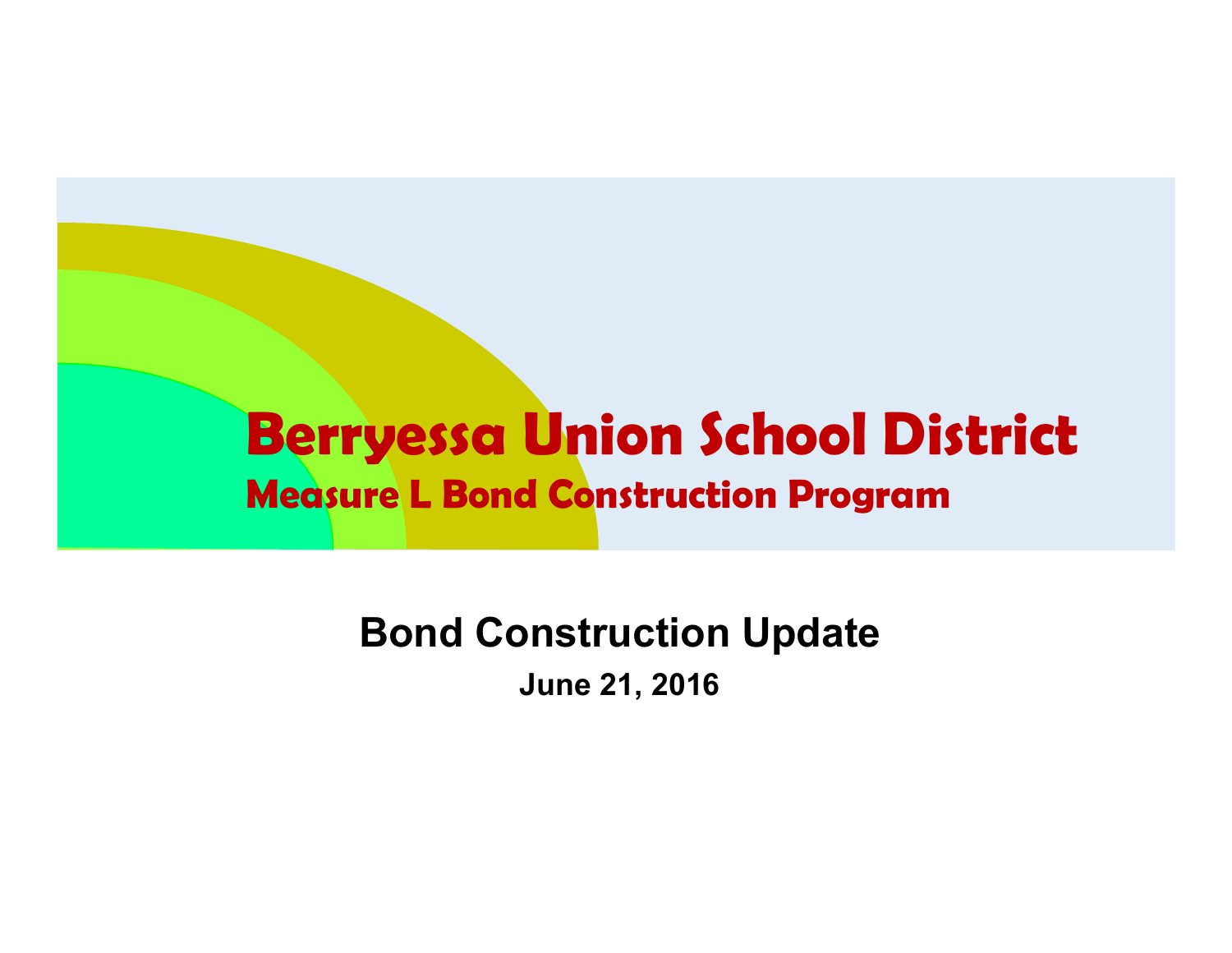# **Introduction**

The following presentation is intended to provide the Board of Trustees with an update on the progress of Measure L Construction Bond Projects. These are projects that are currently active throughout the District.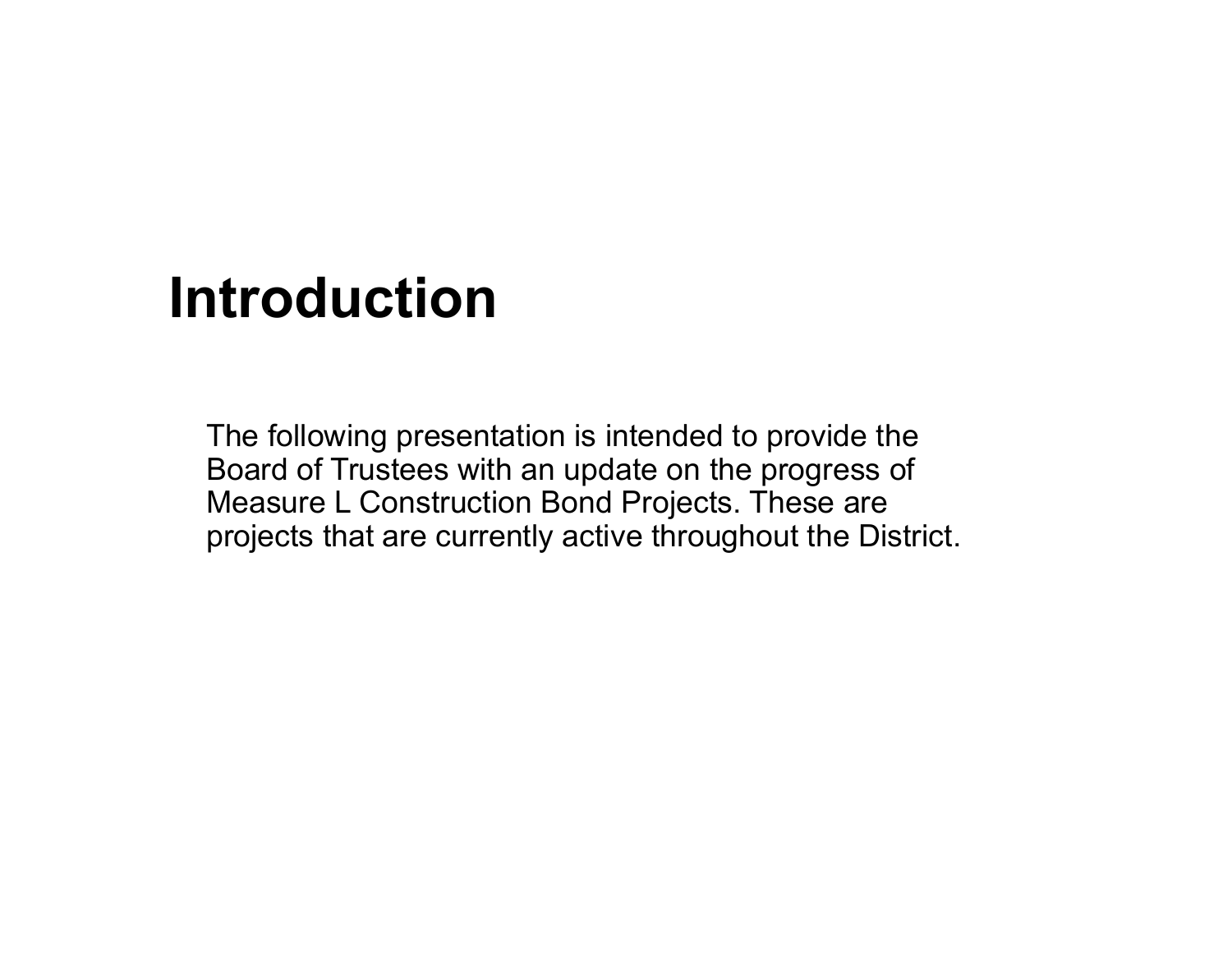- 1) Central Kitchen: Has been delayed
- 2) F.I.S./Modernization/Classroom Furniture

**Sierramont** 

Noble

**Northwood** 

Summerdale

Vinci Park (No F.I.S.)

3) Pavement Rehabilitation

Vinci Park

**Noble** 

Morrill

**Sierramont** 

- 4) Energy Conservation Project Solar
- 5) Phase II Technology Upgrade– Cabling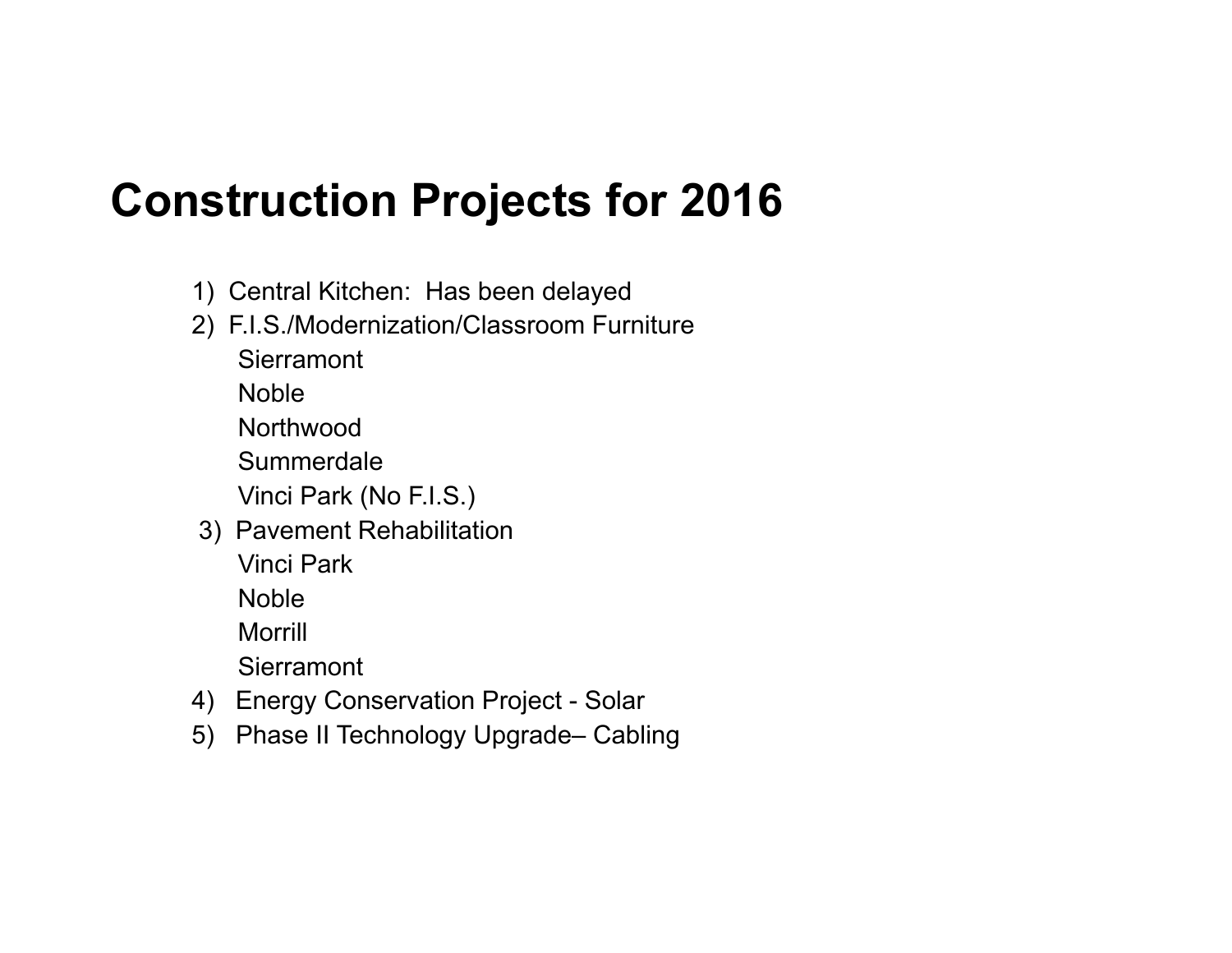- 1) Central Kitchen:
	- Over budget
	- Working with the lowest bidder on value engineering to bring it back to budget
	- Will be delayed about 6 months
- 2) F.I.S./Modernization/Classroom Furniture
	- a) Modernization: Sierramont, Noble, Summerdale, Northwood, Vinci Park: Awarded
		- o All packing and moving of classrooms are completed
		- $\circ$  Other areas will be completed by the end of this week
		- $\circ$  Flooring demolition has started and will be completed by the end of the week
	- b) Classrooms furniture: Ordered
	- c) F.I.S. furniture is next
	- d) F.I.S.' long lead items will not be ready by the start of the schools but the F.I.S. will be functional as planned

*Northwood:*

Structure Engineering's evaluation and recommendation for the seismic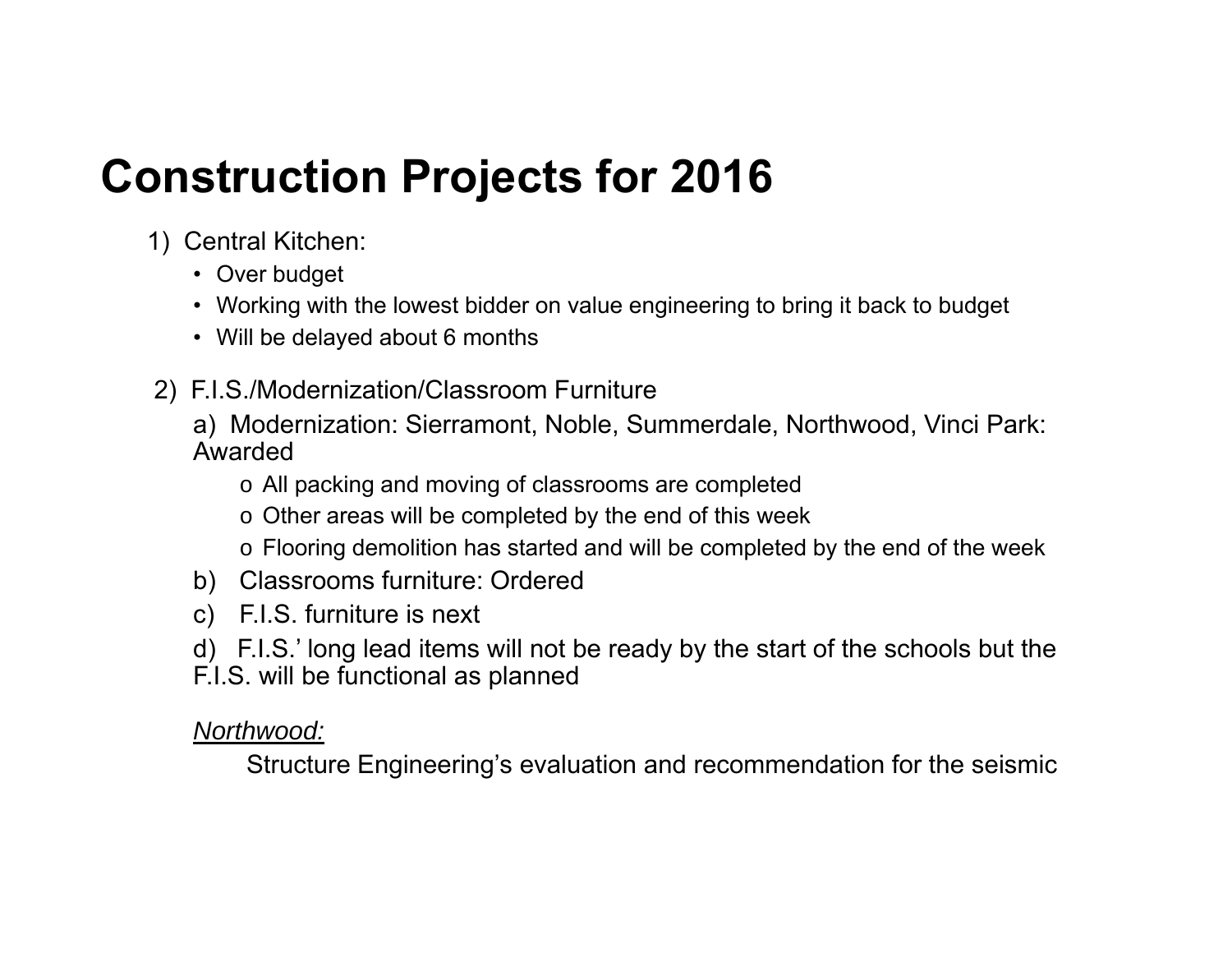### **Construction Projects for Summer 2016**

- 3) Pavement Rehabilitation: Vinci Park, Noble, Morrill, Sierramont
	- o Awarded
	- o DSA Approved
- 4) Energy Conservation Project Solar –on schedule:
	- *Started* last week of May: Morrill, Sierramont, Northwood, Summerdale, Cherrywood, Vinci Park, Noble
	- *Scheduled:*
		- o June 29<sup>th</sup>: Majestic Way, Toyon
		- o July 13<sup>th</sup>: Laneview, Ruskin
		- o July 20<sup>th</sup>: Piedmont
		- o Awaiting DSA approval: Brooktree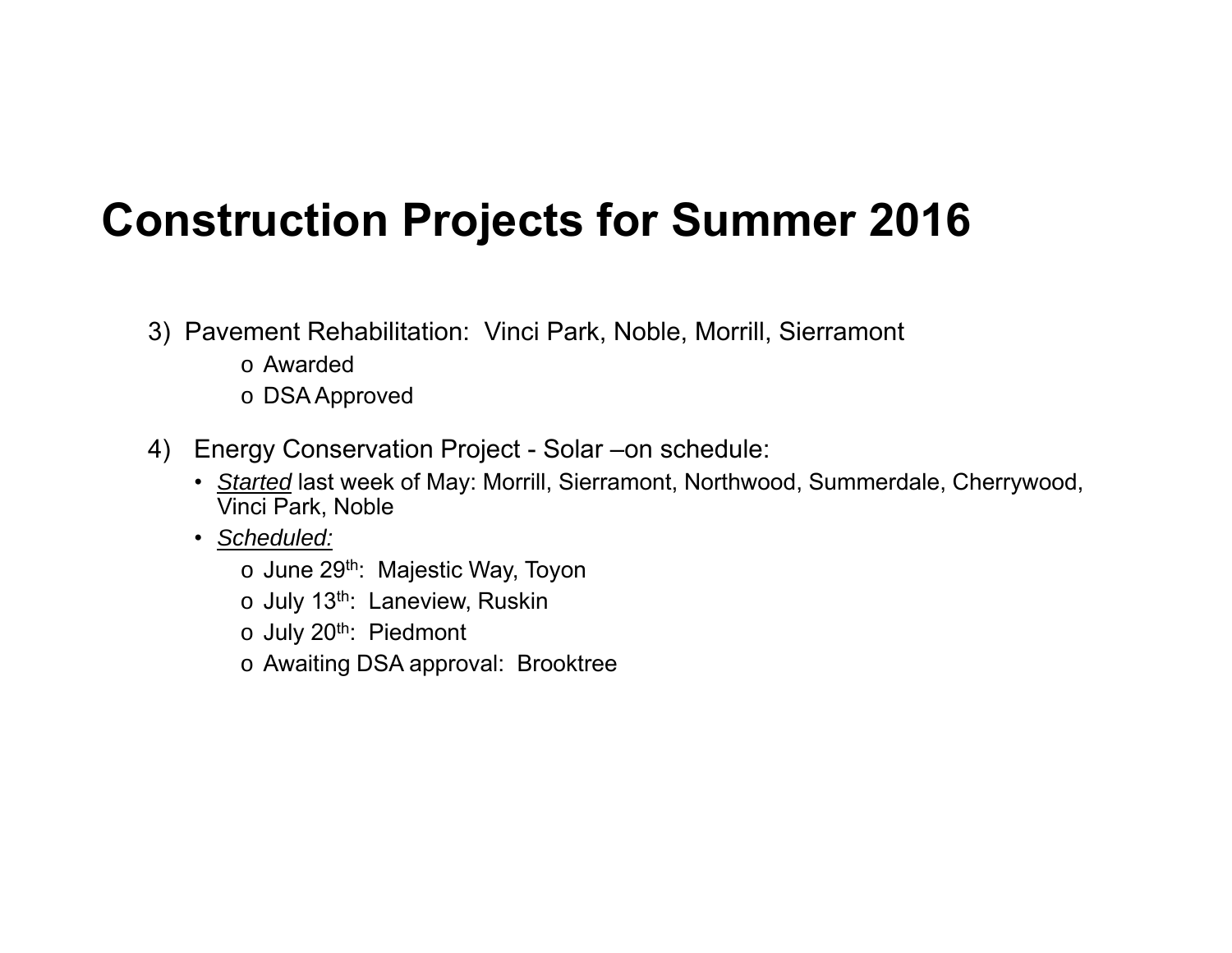- 5) Phase II Technology Upgrade: Cabling
	- Stage I: Piedmont, Toyon, Summerdale, Majestic Way, and Laneview o Awarded
		- o Will have change orders to take the double work for the F.I.S. out of the modernization projects
	- Stage II: Technology Upgrade: (MOT Thanksgiving Break) o Awarded
	- Stage III: Technology Upgrade: (Noble Winter Break) o Awarded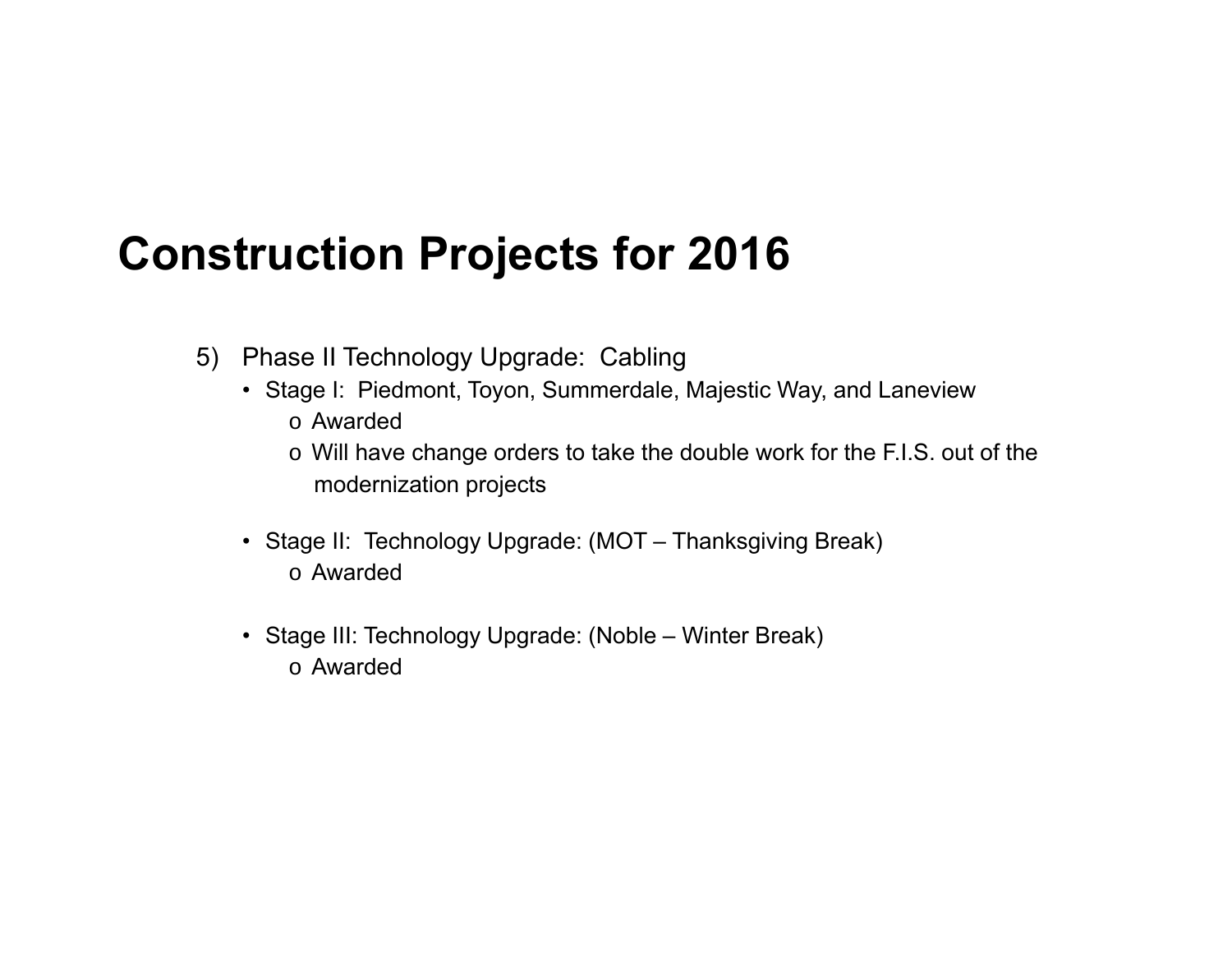1) F.I.S./Modernization/Classroom Furniture Majestic Way

Laneview

2) Modernization/Classroom Furniture PiedmontRuskin

3) F.I.S.

Vinci Park

4) Pavement Rehabilitation

Brooktree

Cherrywood

Majestic Way

Drop-off at Piedmont (Projected)

5) Stage IV Technology Upgrade – Cabling-Awarded Brooktree, Northwood, Ruskin, and Vinci Park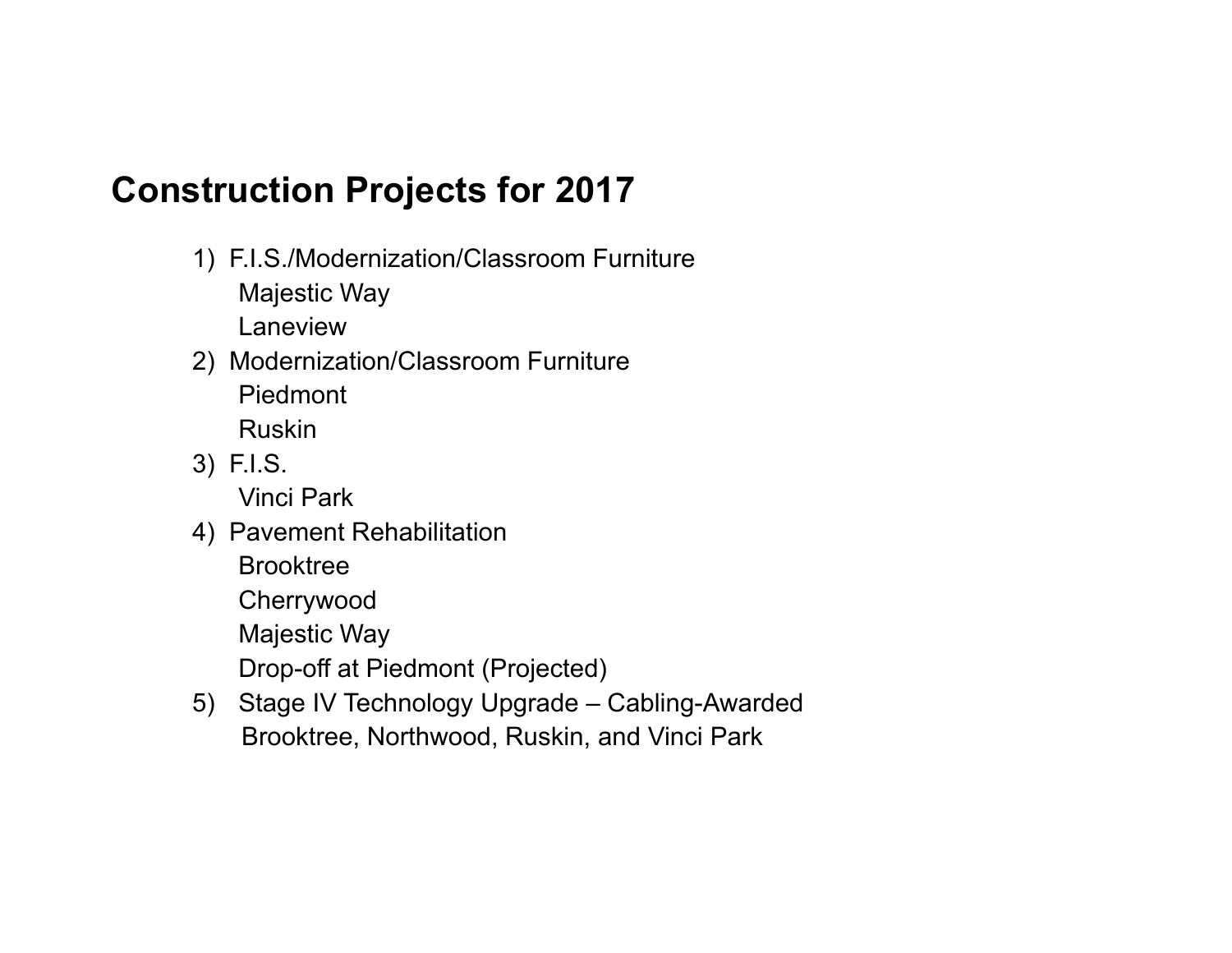| <b>Construction Projects - 2016</b> |                |                   |                |              |                |   |                |      |                                                   |                |              |                |              |              |              |                |   |              |                |      |                |              |                |   |                |
|-------------------------------------|----------------|-------------------|----------------|--------------|----------------|---|----------------|------|---------------------------------------------------|----------------|--------------|----------------|--------------|--------------|--------------|----------------|---|--------------|----------------|------|----------------|--------------|----------------|---|----------------|
|                                     |                |                   |                |              |                |   |                |      |                                                   |                |              |                |              |              |              |                |   |              |                |      |                |              |                |   |                |
| Calendar Year 2016                  | May            |                   |                | June         |                |   |                |      | July                                              |                |              |                | August       |              |              |                |   | September    |                |      |                | October      |                |   |                |
|                                     | Week           |                   |                | Week         |                |   |                | Week |                                                   |                | Week         |                |              |              |              | Week           |   |              |                | Week |                |              |                |   |                |
| <b>Central Kitchen Demolition</b>   | $\overline{2}$ | $\mathbf{3}$      | $\overline{4}$ | $\mathbf{1}$ | $\overline{2}$ | 3 | $\overline{4}$ | 5    | $\mathbf{1}$                                      | $\overline{2}$ | $\mathbf{3}$ | $\overline{4}$ | $\mathbf{1}$ | $\mathbf{2}$ | $\mathbf{3}$ | $\overline{4}$ | 5 | $\mathbf{1}$ | $\overline{2}$ | 3    | $\overline{4}$ | $\mathbf{1}$ | $\overline{2}$ | 3 | $\overline{4}$ |
| Central Kitchen Construction        |                |                   |                |              |                |   |                |      |                                                   |                |              |                |              |              |              |                |   |              |                |      |                |              |                |   |                |
| Central Kitchen Equipment           |                |                   |                |              |                |   |                |      |                                                   |                |              |                |              |              |              |                |   |              |                |      |                |              |                |   |                |
| Sierramont Chiller Upgrade          |                |                   |                |              |                |   |                |      |                                                   |                |              |                |              |              |              |                |   |              |                |      |                |              |                |   |                |
| Sierramont FIS/Modernization        |                |                   |                |              |                |   |                |      |                                                   |                |              |                |              |              |              |                |   |              |                |      |                |              |                |   |                |
| Noble FIS/Modernization             |                |                   |                |              |                |   |                |      |                                                   |                |              |                |              |              |              |                |   |              |                |      |                |              |                |   |                |
| Northwood FIS/Modernization         |                |                   |                |              |                |   |                |      |                                                   |                |              |                |              |              |              |                |   |              |                |      |                |              |                |   |                |
| Summerdale FIS/Modernization        |                |                   |                |              |                |   |                |      |                                                   |                |              |                |              |              |              |                |   |              |                |      |                |              |                |   |                |
| Vinci Park/Modernization            |                |                   |                |              |                |   |                |      |                                                   |                |              |                |              |              |              |                |   |              |                |      |                |              |                |   |                |
| Paving Rehabilitation               |                |                   |                |              |                |   |                |      |                                                   |                |              |                |              |              |              |                |   |              |                |      |                |              |                |   |                |
| Solar Project                       |                |                   |                |              |                |   |                |      |                                                   |                |              |                |              |              |              |                |   |              |                |      |                |              |                |   |                |
| Furniture                           |                |                   |                |              |                |   |                |      |                                                   |                |              |                |              |              |              |                |   |              |                |      |                |              |                |   |                |
| Carpet                              |                |                   |                |              |                |   |                |      |                                                   |                |              |                |              |              |              |                |   |              |                |      |                |              |                |   |                |
| Phase II Technology Upgrade         |                |                   |                |              |                |   |                |      |                                                   |                |              |                |              |              |              |                |   |              |                |      |                |              |                |   |                |
|                                     |                |                   |                |              |                |   |                |      |                                                   |                |              |                |              |              |              |                |   |              |                |      |                |              |                |   |                |
|                                     |                | <b>Bid</b>        | Ordered        |              |                |   |                |      |                                                   |                |              |                |              |              |              |                |   |              |                |      |                |              |                |   |                |
|                                     |                | Award Project     |                |              |                |   |                |      |                                                   |                |              |                |              |              |              |                |   |              |                |      |                |              |                |   |                |
|                                     |                | Value Engineering |                |              |                |   |                |      | Central Kitchen to be completed by mid March 2017 |                |              |                |              |              |              |                |   |              |                |      |                |              |                |   |                |
|                                     |                |                   | Moving         |              |                |   |                |      |                                                   |                |              |                |              |              |              |                |   |              |                |      |                |              |                |   |                |
|                                     |                |                   |                | Construction |                |   |                |      |                                                   |                |              |                |              |              |              |                |   |              |                |      |                |              |                |   |                |
|                                     |                | Deliver Furniture |                |              |                |   |                |      |                                                   |                |              |                |              |              |              |                |   |              |                |      |                |              |                |   |                |